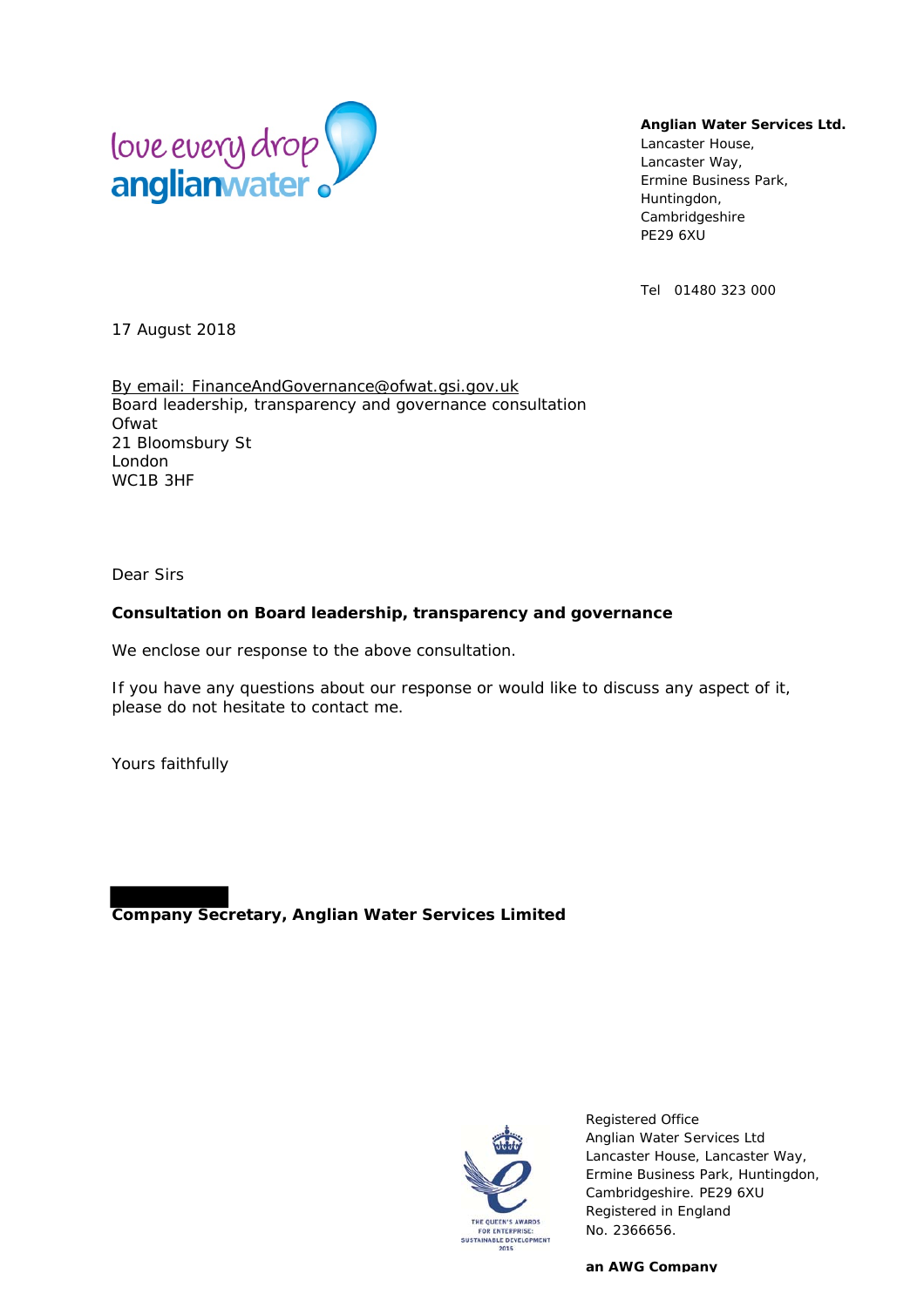- Q1 Do you agree with the objectives for the principles we have set out (in Table 1 of this chapter)?
- A It is helpful to move to a single set of principles which replace the current (2014) BLTG principles and the Holding Company principles. The objectives set out on page 4 of the Consultation are broadly consistent with the aims of the corporate governance regime that applies to listed companies and, to this extent, we agree with these objectives. We also welcome the opportunity to simplify the existing licence conditions relating to corporate governance that many companies currently have in their licences. However, we have some concerns regarding:
	- the potential conflict between the duties of directors imposed by Companies Act 2006 s172 ("s172") and the overarching focus of the Board on its role as "a monopoly provider of an essential public service"; and
	- the detailed articulation of principle 3 (stand alone regulated company) to which we return below.
- Q2 Do you agree with the aim of setting principles that enable autonomy and flexibility for companies to deliver the highest standards of accountability and responsibility for their behaviour and outcomes, reflecting their own circumstances?
- A Yes we agree with this aim. However, given that most (perhaps all?) companies already have a licence condition which requires them to have particular regard to "the Principles of Good Governance and Code of Best Practice (or any successor document having a similar purpose and content) as may from time to time be incorporated into or approved for the purposes of the Listing Rules of the Financial Services Authority" there seems to be limited scope for differing approaches as between private and publicly owned companies unless Ofwat intends to remove this licence condition (which we would advocate).

In the light of the Wates review it would be helpful for Ofwat to acknowledge in the drafting of the Licence that different corporate governance regimes will apply to different companies. For very small WOCs who may not be subject to the Corporate Governance Principles for Large Private Companies - e.g. Portsmouth Water - it seems reasonable to expect that compliance with Ofwat's principles alone should be sufficient. In the case of Anglian Water, we would expect to comply with the Corporate Governance Principles for Large Private Companies in addition to Ofwat's principles (to the extent that the two sets of principles require different approaches).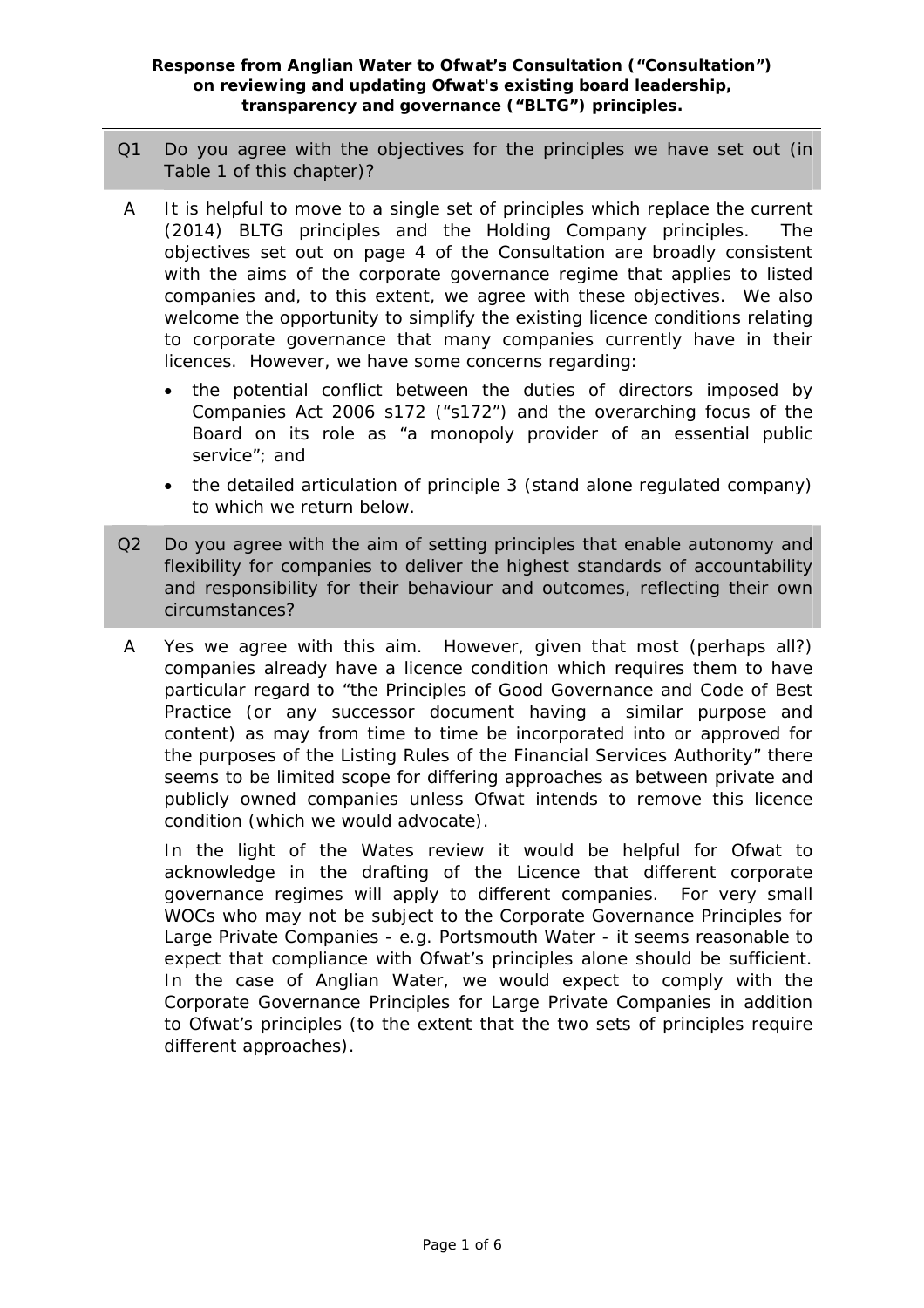- Q3 Do you agree that if companies are unable (exceptionally) to comply with specific principles, they should explain very clearly how their approach meets the spirit of the principles?
- A We support the principle of "comply or explain" which remains a feature of the 2018 UK Corporate Governance Code (the "UK Code"). However, as it is now proposed that compliance with the BLTG principles should be enforced by way of licence condition, we are concerned that, in practice, it may be almost impossible to adopt an alternative approach for fear of breaching the licence condition. If Ofwat is willing to contemplate the existence of "exceptional instances where a company cannot deliver against a particular aspect of the principles" it is imperative that the drafting of the licence condition takes account of this possibility.
- Q4 Do you agree with our proposed principle for purpose, values and culture?
- A We note that this principle largely reproduces the UK Code which requires that:

*"the board should establish the company's purpose, values and strategy, and satisfy itself that these and its culture are aligned. All directors must act with integrity, lead by example and promote the desired culture".* 

However, we note that Ofwat has not adopted the UK Code principle which states that

*"a successful company is led by an effective and entrepreneurial board, whose role is to promote the long-term sustainable success of the company, generating value for shareholders and contributing to wider society".* 

The Wates Review consultation proposes a similar principle:

*"A board should promote the long-term success of the company by identifying opportunities to create and preserve value, and establishing oversight for the identification and mitigation of risks".* 

We recognise that Ofwat is keen to promote the legitimacy of the sector (hence wording which suggests that the purpose of the Company "should be consistent with its role as a monopoly provider of an essential public service"). However, as a matter of law, the paramount consideration for directors (pursuant to s172) is to take decisions which promote the success of the company for the benefit of its members as a whole. It is not possible to override this statutory duty. The purpose of a company set out in the UK Code (i.e. to promote the long-term sustainable success of the company, generating value for shareholders) is consistent with the s172 duty. However, Ofwat's proposed sub-principle (which requires that the company's purpose should be consistent with its role as a monopoly provider of an essential public service) appears to be is inconsistent with the provisions of the Companies Act. We consider that the UK Code principle set out above (which references the need to contribute to wider society) would be more appropriate.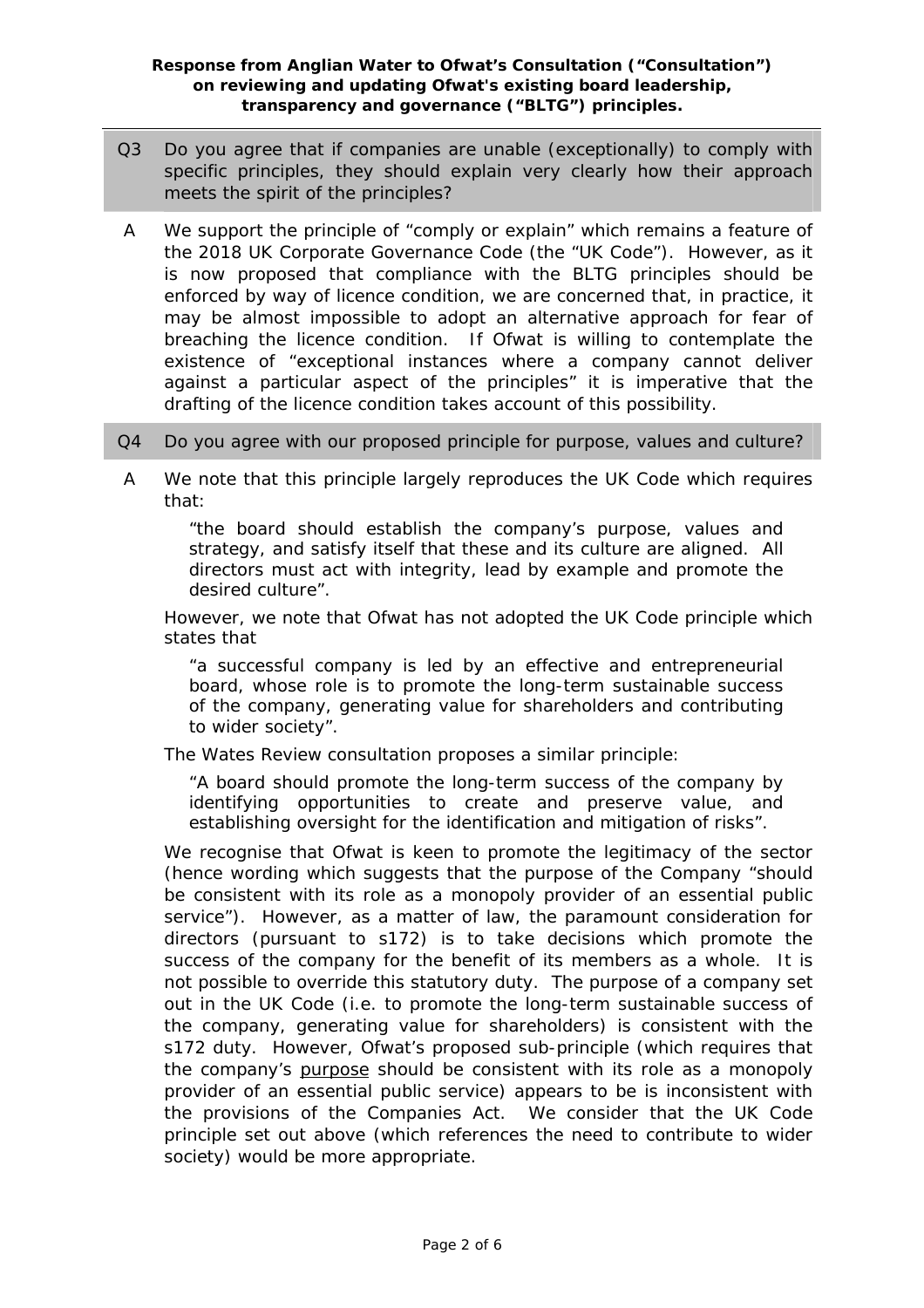- Q5 Do you agree with our proposed board leadership and transparency principle?
- A We agree with the overarching principle (i.e. that companies must demonstrate the highest standards of board leadership, transparency and governance). We are generally in agreement with the sub-principles.

Ofwat will be aware that extensive legislative requirements regarding transparent reporting of remuneration (including the provisions of The Large and Medium-sized Companies and Groups (Accounts and Reports) (Amendment) Regulations 2013) are already in place.

We note Ofwat's proposed requirement (now incorporated in its IAP test for PR19 Business Plans) for a "substantial link to stretching delivery for customers". However, we question the need to supplement the provisions of the UK Code which already require that:

*"Remuneration policies and practices should be designed to support strategy and promote long-term sustainable success. Executive remuneration should be aligned to company purpose and values, and be clearly linked to the successful delivery of the company's long-term strategy."* 

Equally, the Wates consultation proposes that:

*"A board should promote executive remuneration structures aligned to the sustainable long term success of a company, taking into account pay and conditions elsewhere in the company".* 

We are concerned that Ofwat's proposed sub-principle might have the effect of diverting management focus from the long term success of the business. For example, it is surely undesirable for a disproportionate ("substantial") amount of executive remuneration to be associated with (say) short term CMeX performance in circumstances where management has no incentive to focus on long term investment in (say) resilience.

- Q6 Do you agree with our proposed principle for the stand-alone regulated company?
- A We agree that the role of the Board of the Regulated Business is (amongst other things) to establish the strategy for the business. However, we do not agree that the Regulated Business can determine its strategy in isolation. We therefore question the statement that "the board of the regulated company must have…the freedom to set, … **all** aspects of the regulated company's strategy".

Inevitably, certain strategic decisions will be of such materiality that the views of shareholders must be taken into account. This principle is recognised by the application of the class tests which are a feature of the Listing Rules that apply to publicly owned companies. In particular, Listing Rule 10 recognises the need for Consultation and approval in respect of transactions etc that are "outside the ordinary course of the company's business and may change a shareholders' economic interest in the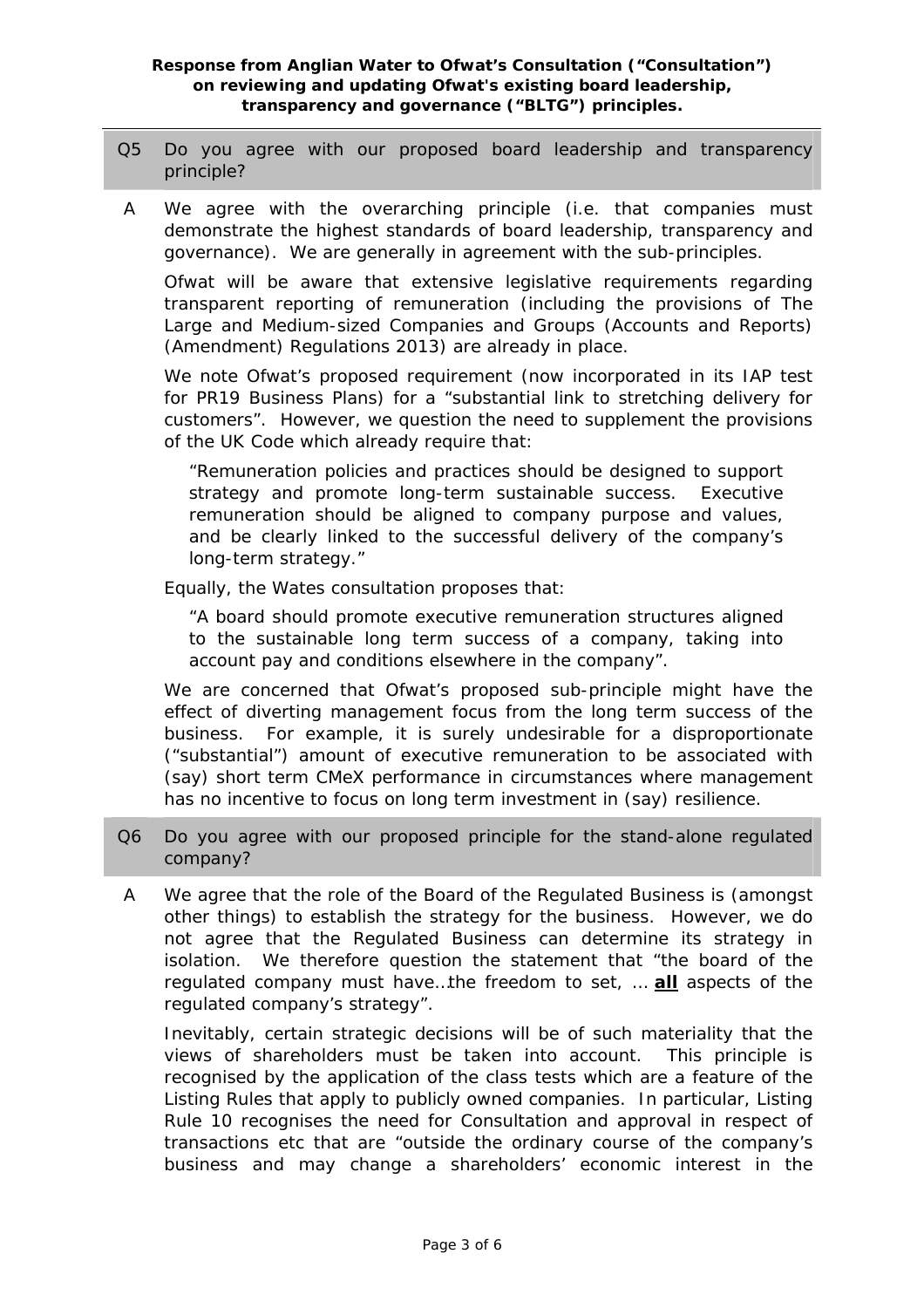company's assets or liabilities". Ofwat should recognise that shareholders in a Regulated Business are entitled to an equivalent level of protection in relation to their investment.

We do not agree that it is necessary for the Board of the regulated company to "**eliminate**" conflicts of interests. Directors already have a duty to avoid a situation in which they have, or can have, a direct or indirect interest that conflicts, or possibly may conflict, with the interests of the Company. However, the 2006 Companies Act acknowledges that it is entirely appropriate for Boards to authorise conflicts and/or to put in place appropriate procedures to deal with conflicts. Taken literally, Ofwat's proposed requirement could have the result that shareholder representatives of privately owned companies cannot continue to act as directors of the Regulated Business because they may have a potential conflict of interest in relation to decisions about dividends. This is at odds with the following statement which appears later in the Consultation: *"We believe that there is a place for investors on regulated company boards in some ownership structures".* 

- Q7 Do you agree with our proposed board effectiveness principle?
- A Yes we generally agree with this principle. We would, however, suggest a change in relation to the sub-principle which focuses on committees:

*"The independent directors on a committee should have the requisite knowledge and experience to enable them to provide appropriate challenge"* 

It is unrealistic to expect all members of all Board committees have appropriate experience. This is of particular concern in relation to the Audit Committee.

The UK Code requires that:

*"the board should satisfy itself that at least one member [of the Audit Committee] has recent and relevant financial experience. The committee as a whole shall have competence relevant to the sector in which the company operates."* 

We suggest that Ofwat's requirements in relation to the composition of committees should be aligned with the UK Code.

- Q8 Do you think that the requirement for an independent chair should be a stand-alone licence obligation or should we allow some flexibility? If the latter, what mitigations would be appropriate where a company does not have an independent chair?
- A It is our understanding that a Chair may be independent of investors notwithstanding the fact that he/she chairs the ultimate holding company. However, a proposed justification for enshrining the principle of an independent chair as a licence obligation is to *"ensure that independent oversight of the board is not compromised by other interests (either from within the group or elsewhere)".* It would therefore be helpful to have absolute clarity as to the meaning of "independent of investors".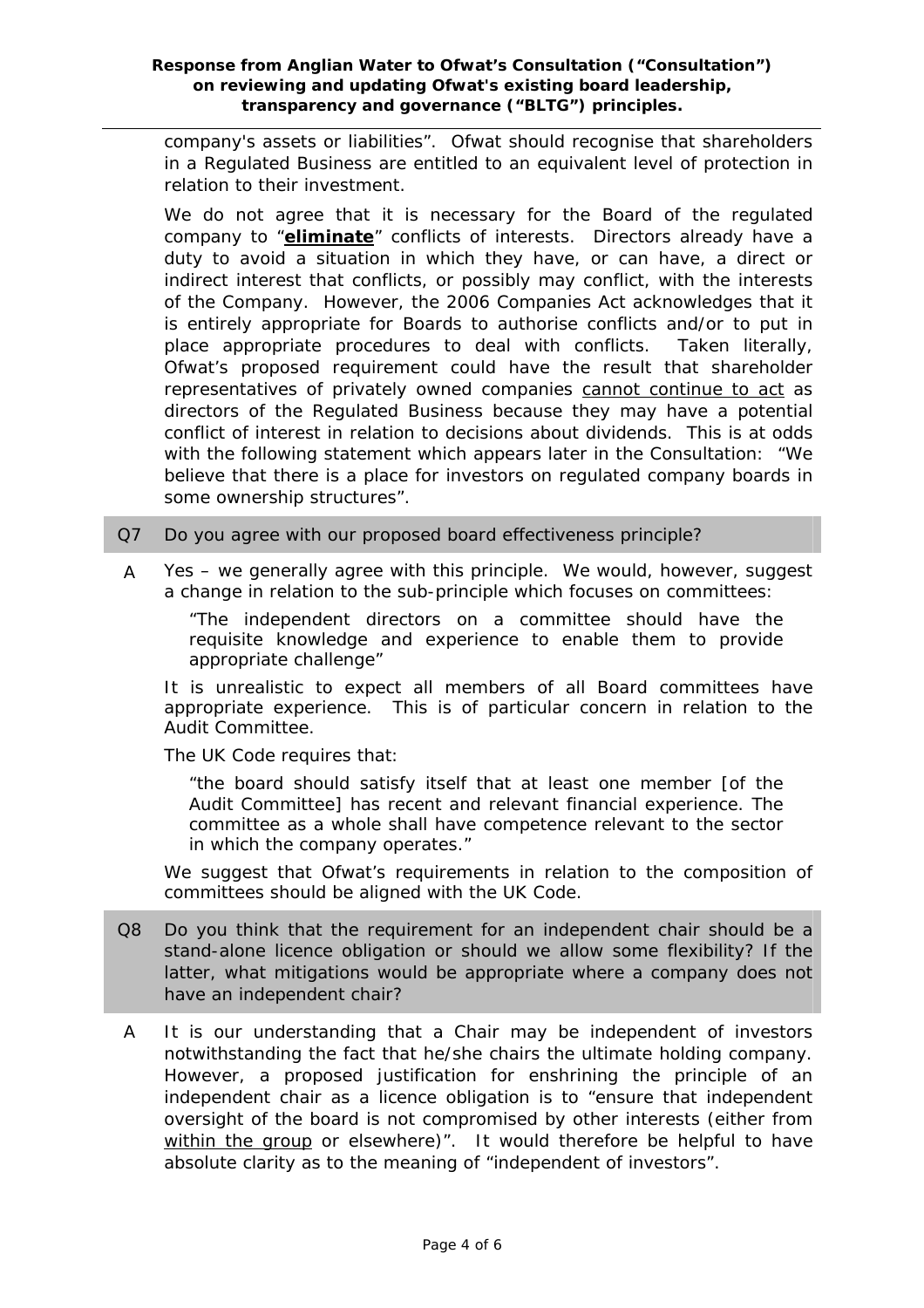Anglian Water's experience of an arrangement whereby the same person chairs both the Regulated Company Board and the Holdco Board has been a positive one. We do not believe that any conflicts have arisen which have impeded the proper functioning of either Board.

We disagree agree that there is case for a stand-alone licence obligation relating to the Chairman. However, if it is Ofwat's view that the independence of a Chair could be compromised by virtue of his/her role as Holdco chair, we would have no objection to an additional sub-principle which stipulates the need for additional INEDs such that INEDs constitute an absolute majority on the Regulated Company Board.

- Q9 Overall, how well do the proposed principles meet the aim of enabling autonomy and flexibility for companies to deliver the highest standards of accountability and responsibility for their behaviour & outcomes, reflecting their own circumstances (rather than setting overly prescriptive rules)?
- A Ofwat's second principle requires that *"Companies must demonstrate the highest standards of board leadership, transparency and governance."* Ofwat also mandates that *"Boards must meet or exceed these principles and demonstrate how they have done so"*. Ofwat also states that *"there are some approaches to delivering strong leadership, transparency and governance that are non-negotiable and should be followed by all companies as they are necessary components of any effective arrangement".* In the circumstances, the principles appear to be relatively prescriptive. Moreover, as noted above, if compliance with the principles is enforced by way of Licence condition, companies will be discouraged from adopting alternative approaches. There is also limited evidence to suggest that Ofwat proposes to encourage "autonomy and flexibility" – particularly given that, historically, Ofwat's assessment of compliance (as part of the annual Company Monitoring Framework) suggests that a single/universal standard will be applied to all companies.
- Q10 Do you agree with our proposal to insert a requirement in companies' licences that they must meet the principles?
	- A There is strong evidence to suggest that high levels of compliance have been achieved on a voluntary basis. For example, in Ofwat's 2017 Company monitoring framework all companies bar two were assessed as either meeting or exceeding Ofwat's requirements in terms of compliance with Ofwat's 2014 BLTG principles. However, we believe that there is a case for updating the current Licence Condition regarding good governance (referred to in our answer to question 2).

Whilst we do not believe that there is compelling case for introducing a Licence requirement mandating compliance with the principles, if Ofwat is minded to do so, it is critical that the drafting of the Licence Condition incorporates the protections referred to in the Consultation i.e.:

- details of the process through which Ofwat would make changes to the principles (including a requirement to consult and details of relevant notice periods); and
- details of the mechanism pursuant to which revisions to the principles could be referred to the CMA where an appointee contends that the revisions are unreasonable and/or inappropriate.